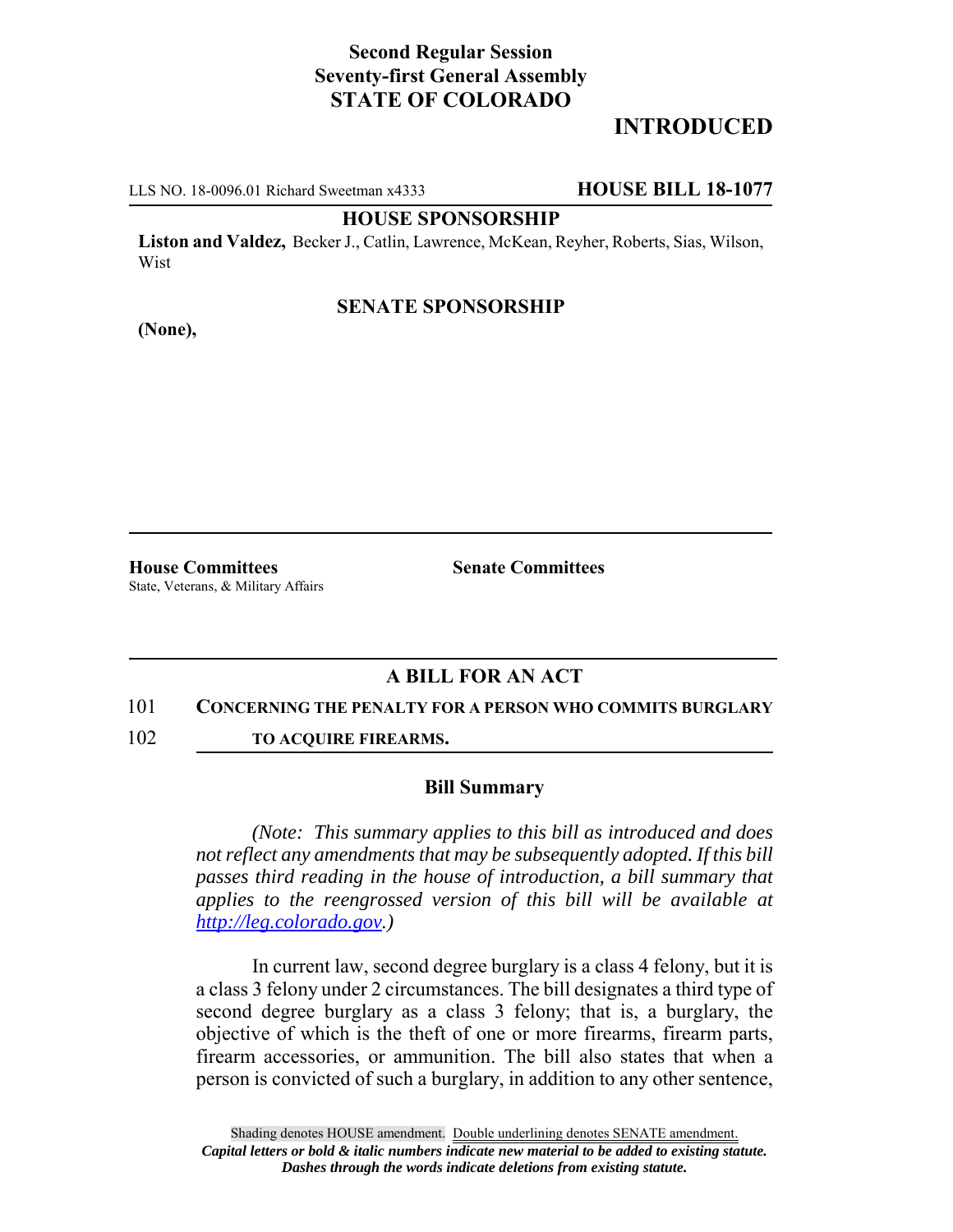the court may require the person to pay a fine of at least \$10,000 but not exceeding \$750,000.

| $\mathbf{1}$   | Be it enacted by the General Assembly of the State of Colorado:             |  |  |  |
|----------------|-----------------------------------------------------------------------------|--|--|--|
| $\overline{2}$ | <b>SECTION 1.</b> In Colorado Revised Statutes, 18-4-203, amend             |  |  |  |
| $\mathfrak{Z}$ | $(2)(a)$ and $(2)(b)$ ; and <b>add</b> $(2)(c)$ as follows:                 |  |  |  |
| $\overline{4}$ | 18-4-203. Second degree burglary. (2) Second degree burglary                |  |  |  |
| 5              | is a class 4 felony, but it is a class 3 felony if:                         |  |  |  |
| 6              | (a) It is a burglary of a dwelling; $\sigma$                                |  |  |  |
| $\tau$         | (b) It is a burglary, The objective of which THE BURGLARY is the            |  |  |  |
| 8              | theft of a controlled substance, as defined in section $18-18-102$ (5),     |  |  |  |
| 9              | lawfully kept within any building or occupied structure; OR                 |  |  |  |
| 10             | (c) THE OBJECTIVE OF THE BURGLARY IS THE THEFT OF ONE OR                    |  |  |  |
| 11             | MORE FIREARMS, FIREARM PARTS, FIREARM ACCESSORIES,<br><b>OR</b>             |  |  |  |
| 12             | AMMUNITION.                                                                 |  |  |  |
| 13             | SECTION 2. In Colorado Revised Statutes, 18-1-901, add                      |  |  |  |
| 14             | $(3)(h.3)$ and $(3)(h.5)$ as follows:                                       |  |  |  |
| 15             | 18-1-901. Definitions. (3) (h.3) "FIREARM ACCESSORY" MEANS                  |  |  |  |
| 16             | AN ITEM THAT IS INTENDED TO FACILITATE THE USE, TRANSPORT, OR               |  |  |  |
| 17             | STORAGE OF A FIREARM, INCLUDING BUT NOT LIMITED TO A FIREARM                |  |  |  |
| 18             | SCOPE, A FIREARM TRIPOD, AND A FIREARM BAG OR CASE.                         |  |  |  |
| 19             | (h.5) "FIREARM PART" MEANS AN ITEM THAT FUNCTIONS AS A                      |  |  |  |
| 20             | COMPONENT OF A FIREARM.                                                     |  |  |  |
| 21             | <b>SECTION 3.</b> In Colorado Revised Statutes, 18-1.3-401, amend           |  |  |  |
| 22             | $(1)(a)(III)(A)$ ; and <b>add</b> $(1)(a)(III)(F)$ as follows:              |  |  |  |
| 23             | $18-1.3-401.$<br>Felonies classified - presumptive penalties.               |  |  |  |
| 24             | $(1)$ (a) (III) (A) As to any person sentenced for a felony committed on or |  |  |  |
| 25             | after July 1, 1985, except as otherwise provided in sub-subparagraph $(E)$  |  |  |  |
|                |                                                                             |  |  |  |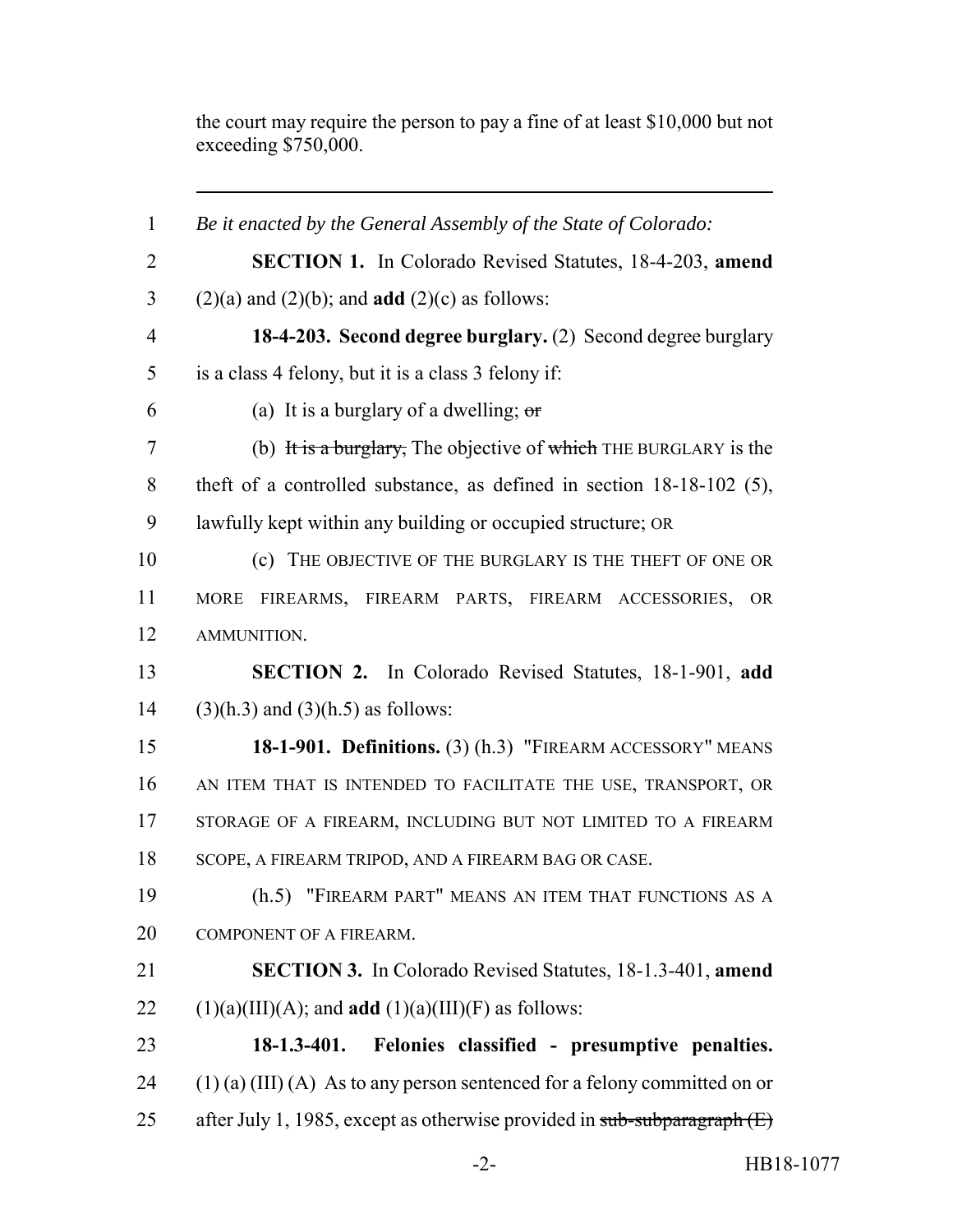1 of this subparagraph (III) SUBSECTION  $(1)(a)(III)(E)$  OR  $(1)(a)(III)(F)$  of THIS SECTION, in addition to, or in lieu of, any sentence to imprisonment, probation, community corrections, or work release, a fine within the following presumptive ranges may be imposed for the specified classes of felonies:

| 6  | <b>Class</b>   | <b>Minimum Sentence</b> | <b>Maximum Sentence</b> |
|----|----------------|-------------------------|-------------------------|
| 7  | 1              | No fine                 | No fine                 |
| 8  | $\overline{2}$ | Five thousand dollars   | One million dollars     |
| 9  | 3              | Three thousand dollars  | Seven hundred fifty     |
| 10 |                |                         | thousand dollars        |
| 11 | 4              | Two thousand dollars    | Five hundred thousand   |
| 12 |                |                         | dollars                 |
| 13 | 5              | One thousand dollars    | One hundred thousand    |
| 14 |                |                         | dollars                 |
| 15 | 6              | One thousand dollars    | One hundred thousand    |
| 16 |                |                         | dollars                 |
|    |                |                         |                         |

 (F) ON AND AFTER THE EFFECTIVE DATE OF THIS SUBSECTION (1)(a)(III)(F), IF A PERSON IS CONVICTED OF SECOND DEGREE BURGLARY AS DESCRIBED IN SECTION 18-4-203 (2)(c), IN ADDITION TO ANY OTHER SENTENCE, THE COURT MAY REQUIRE THE PERSON TO PAY A FINE OF AT LEAST TEN THOUSAND DOLLARS BUT NOT EXCEEDING SEVEN HUNDRED 22 FIFTY THOUSAND DOLLARS.

 **SECTION 4. Potential appropriation.** Pursuant to section 2-2-703, C.R.S., any bill that results in a net increase in periods of imprisonment in state correctional facilities must include an appropriation of money that is sufficient to cover any increased capital construction, any operational costs, and increased parole costs that are the result of the bill